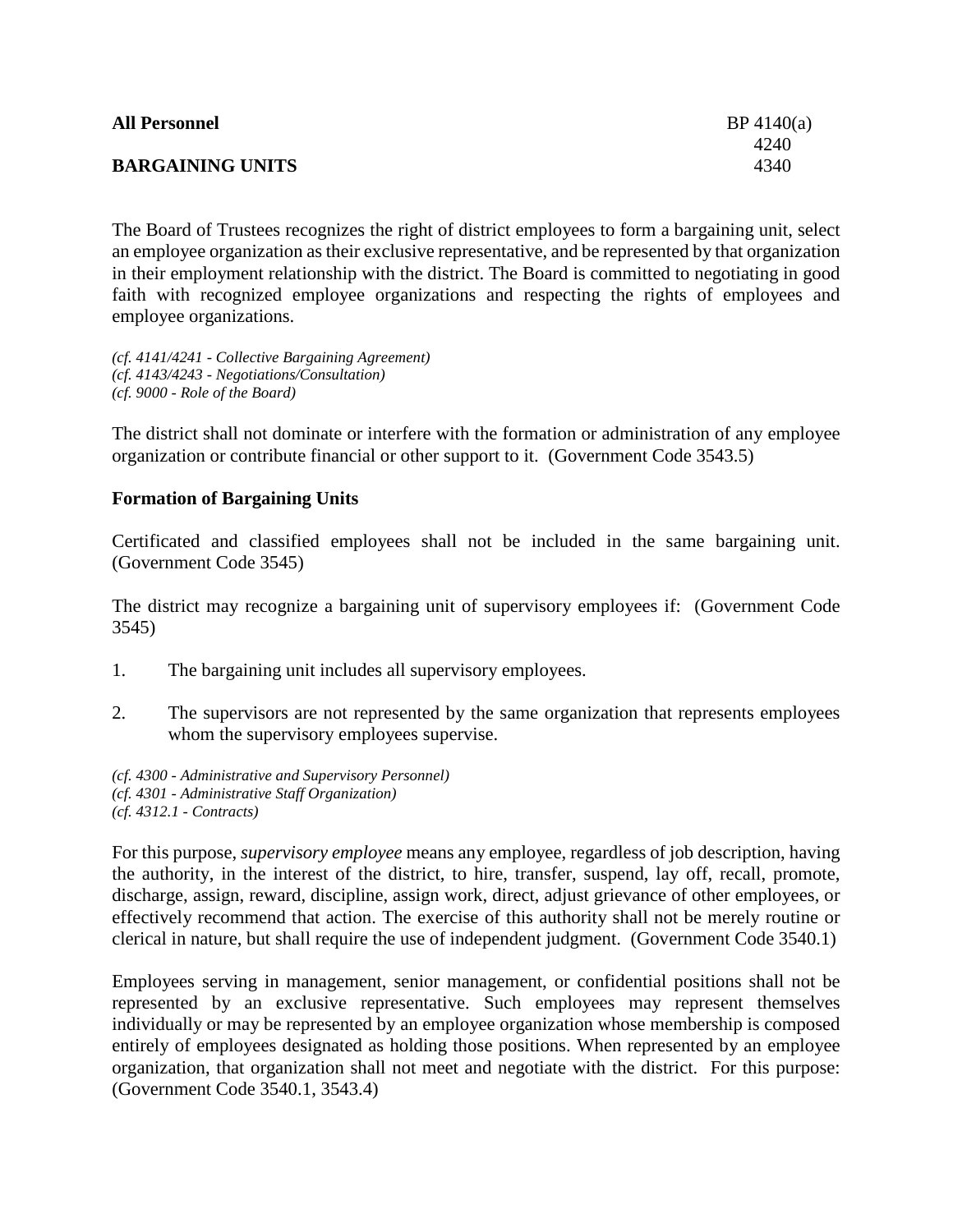# **BARGAINING UNITS** (continued)

- 1. *Management employee* means any employee who has significant responsibilities for formulating district policies or administering district programs, and whose position is designated as a management position by the Board.
- 2. *Confidential employee* means any employee who is required to develop or present management positions with respect to employer-employee relations or whose duties normally require access to confidential information that is used to contribute significantly to the development of management positions.

## **Membership**

The district shall not deter or discourage employees or job applicants from becoming or remaining members of an employee organization, authorizing representation by an employee organization, or authorizing dues or fee deductions to an employee organization. In addition, the district shall not impose or threaten to impose reprisals on employees, discriminate or threaten to discriminate against employees, or otherwise interfere with, restrain, or coerce employees because of their membership or nonmembership in an employee organization. (Government Code 3543.5, 3550)

#### *(cf. 4119.1/4219.1/4319.1 - Civil and Legal Rights)*

The Superintendent/Principal or designee may communicate with district employees regarding their rights under the law. Such communications shall be factual and accurate, and may not promise a benefit, threaten a reprisal, or in any way deter or discourage employees from joining an employee organization or paying dues.

However, before disseminating to multiple employees any mass communication concerning employees' right to join or support an employee organization or to refrain from joining or supporting an employee organization, such as a written document or script for oral or recorded presentation or message, the Superintendent/Principal or designee shall meet and confer with the employees' exclusive representative regarding the content of the communication. If the district and exclusive representative do not come to agreement on the content of the mass communication, the Superintendent/Principal or designee may disseminate the district's mass communication provided that, at the same time, copies of the exclusive representative's communication, which shall be of reasonable length, are also distributed. (Government Code 3553)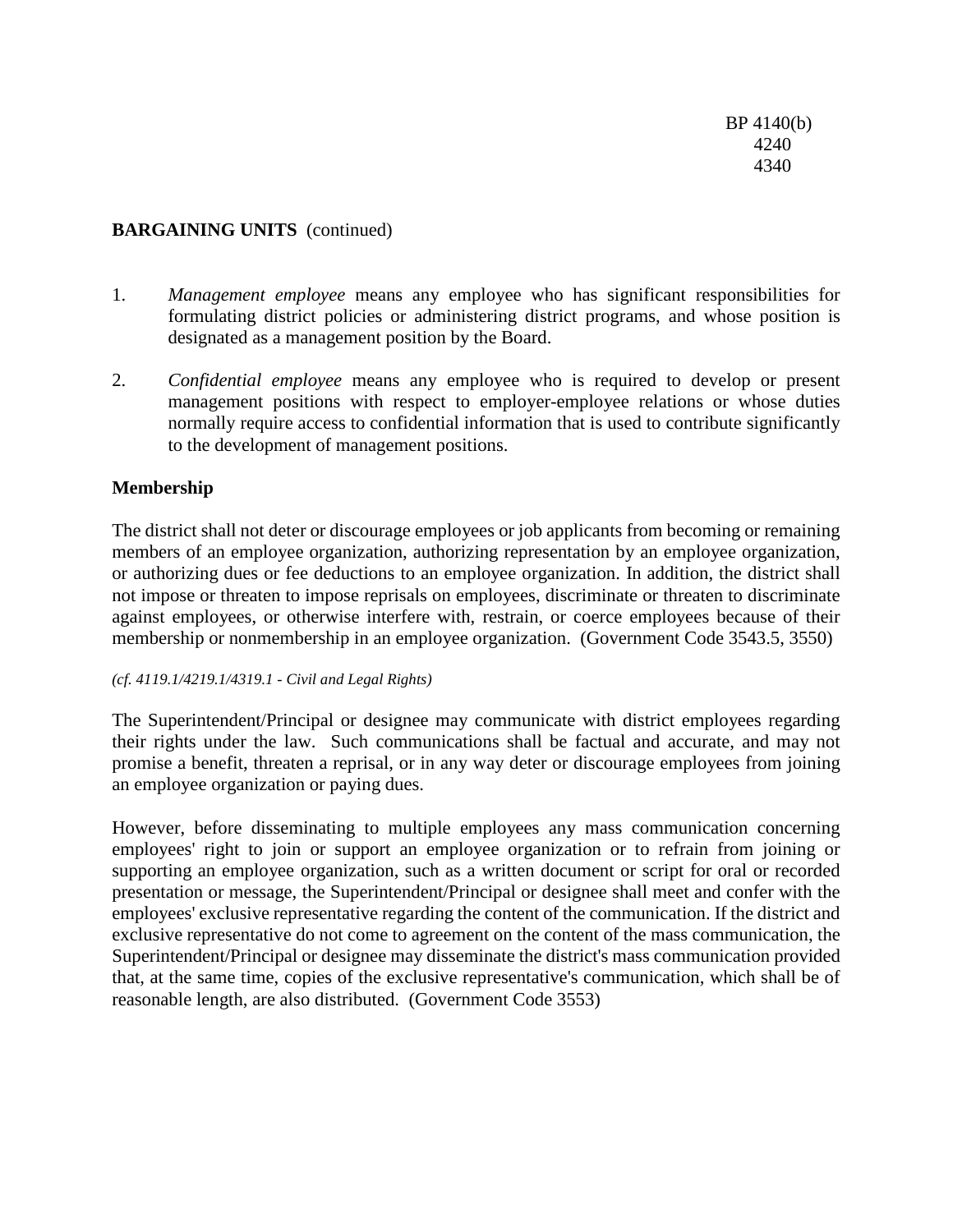# **BARGAINING UNITS** (continued) **Access to Employee Orientations and Contact Information**

The district shall permit employee organizations access to new employee orientations where newly hired employees are advised, whether in person, online, or through other means or mediums, of their employment status, rights, benefits, duties, responsibilities, or any other employment-related matters. The district shall provide employee organizations at least 10 days' notice in advance of an orientation. However, in any specific instance where an unforeseeable, urgent need critical to the district's operation prevents the required 10 days' notice, a shorter notice may be provided. (Government Code 3555.5, 3556)

The structure, time, and manner of the access to new employee orientations shall be determined by mutual agreement of the district and the exclusive representative, following a request to negotiate by either party. If the district and exclusive representative fail to reach an agreement, matters related to the access to new employee orientation shall be subject to compulsory interest arbitration. The district and employee organization may mutually agree to submit any dispute to compulsory interest arbitration at any time. In addition, if any dispute arises during negotiations and is not resolved within 45 days after the first meeting or within 60 days after the initial request to negotiate, whichever is earlier, either party may make a demand for compulsory interest arbitration. When any such dispute arises during the summer when the district's administrative office is closed, the timeline shall commence on the first day the administrative office reopens. The decision of the arbitrator shall be final and binding on the parties. (Government Code 3556, 3557)

The date, time, and place of the orientation shall not be disclosed to anyone other than employees, the exclusive representative, or a vendor that is contracted to provide a service for purposes of the orientation. (Government Code 3556)

The Superintendent/Principal or designee shall provide an exclusive representative with the name, job title, department, work location, telephone numbers (work, home, and personal cell phone), personal email address(es) on file with the district, and home address of any newly hired employee in the bargaining unit, within 30 days of hire or by the first pay period of the month following hire. In addition, the Superintendent/Principal or designee shall provide the same information in regard to all employees in the bargaining unit to an exclusive representative at least every 120 days, unless more frequent or detailed lists are required by agreement with the exclusive representative. (Government Code 3558, 6254.3)

However, the Superintendent/Principal or designee shall not disclose the home address and any phone numbers on file for employees performing law enforcement-related functions, nor shall he/she disclose the home address, home or personal cell phone number(s), or personal email address(es) of any employee who is a participant in the Safe at Home address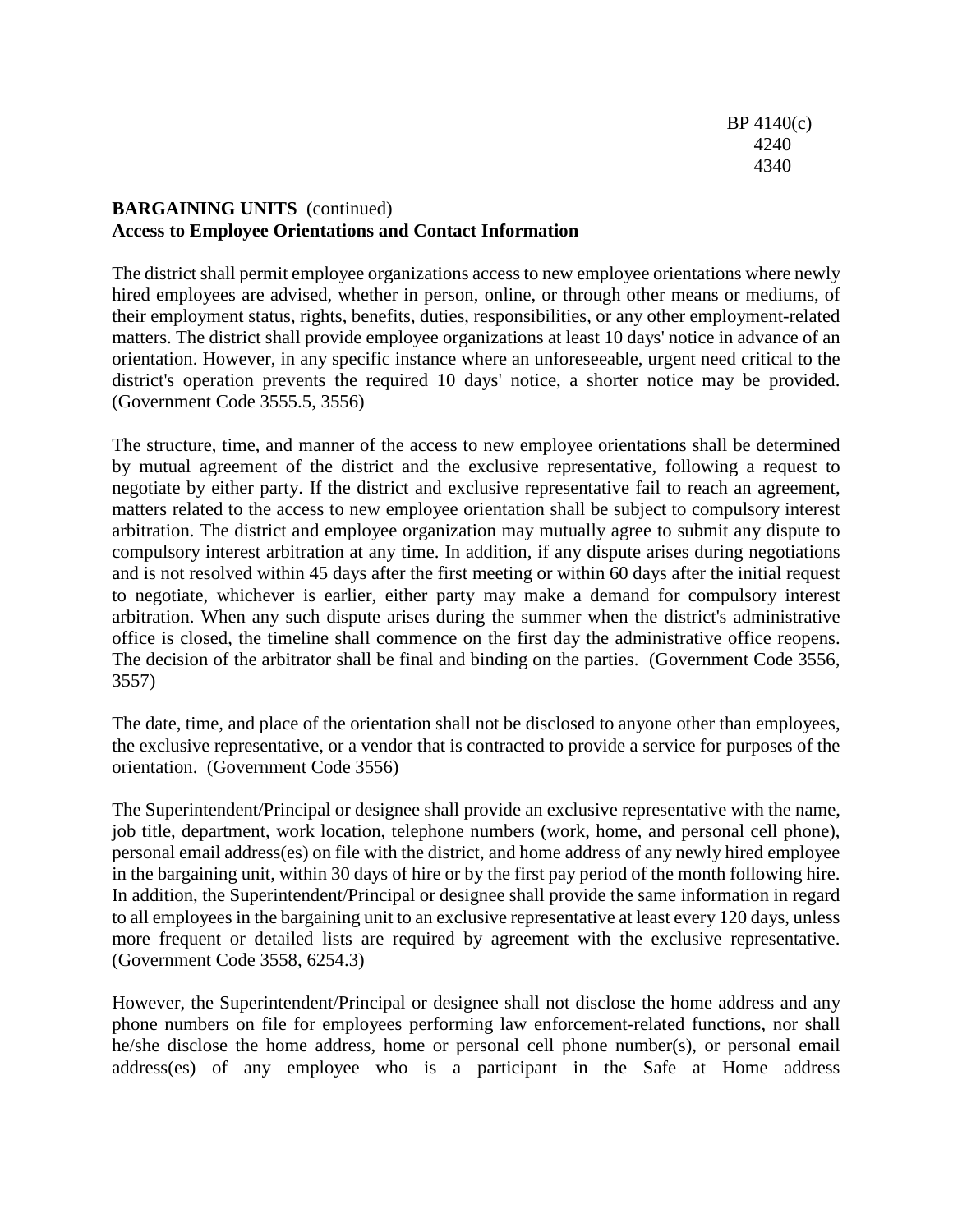BP 4140(d) 4240 4340

# **BARGAINING UNITS** (continued)

confidentiality program pursuant to Government Code 6207 or any employee who provides written request that the information not be disclosed for this purpose. Following receipt of a written request, the district shall remove the employee's home address, home and personal cell phone numbers, and personal email address from any mailing list maintained by the district unless the list is only used by the district to contact the employee. (Government Code 3558, 6207, 6254.3)

*(cf. 1340 - Access to District Records)*

## **Membership Dues or Other Payments to an Employee Organization**

When drawing an order for the salary or wage payment of a bargaining unit employee of an employee organization, the district shall deduct any amount which has been requested by the employee in a revocable written authorization for the purpose of paying dues or other payments for any service, program, or committee provided or sponsored by the employee organization. (Education Code 45060, 45168)

An employee organization that certifies that it has and will maintain individual employee authorizations shall handle and process employee written authorizations for payroll deductions. When an employee organization provides such a certification to the district, the district shall rely on information from the employee organization regarding the amounts of such payroll deductions and from which employees. The employee organization shall not be required to submit to the district a copy of the written authorization in order for the payroll deductions to be effective. However, when there is a dispute about the existence or terms of the written authorization, a copy of the employee's written authorization shall be submitted to the district. The employee organization shall indemnify the district for any employee claims regarding payroll deductions made by the district in reliance on notification from the employee organization. (Education Code 45060, 45168)

When an employee organization which has declined to certify that it will handle and process employee written authorizations makes a request for payroll deductions, the district shall request a copy of the employee's written authorization before making the payroll deductions. (Education Code 45060, 45168)

A written authorization shall remain in effect until expressly revoked in writing by the employee and pursuant to the terms of the written authorization. Employee requests to cancel or change authorizations for payroll deductions for employee organizations shall be directed to the employee organization rather than the district. The employee organization shall be responsible for processing these requests. The district shall rely on the information provided by the employee organization regarding whether deductions for an employee